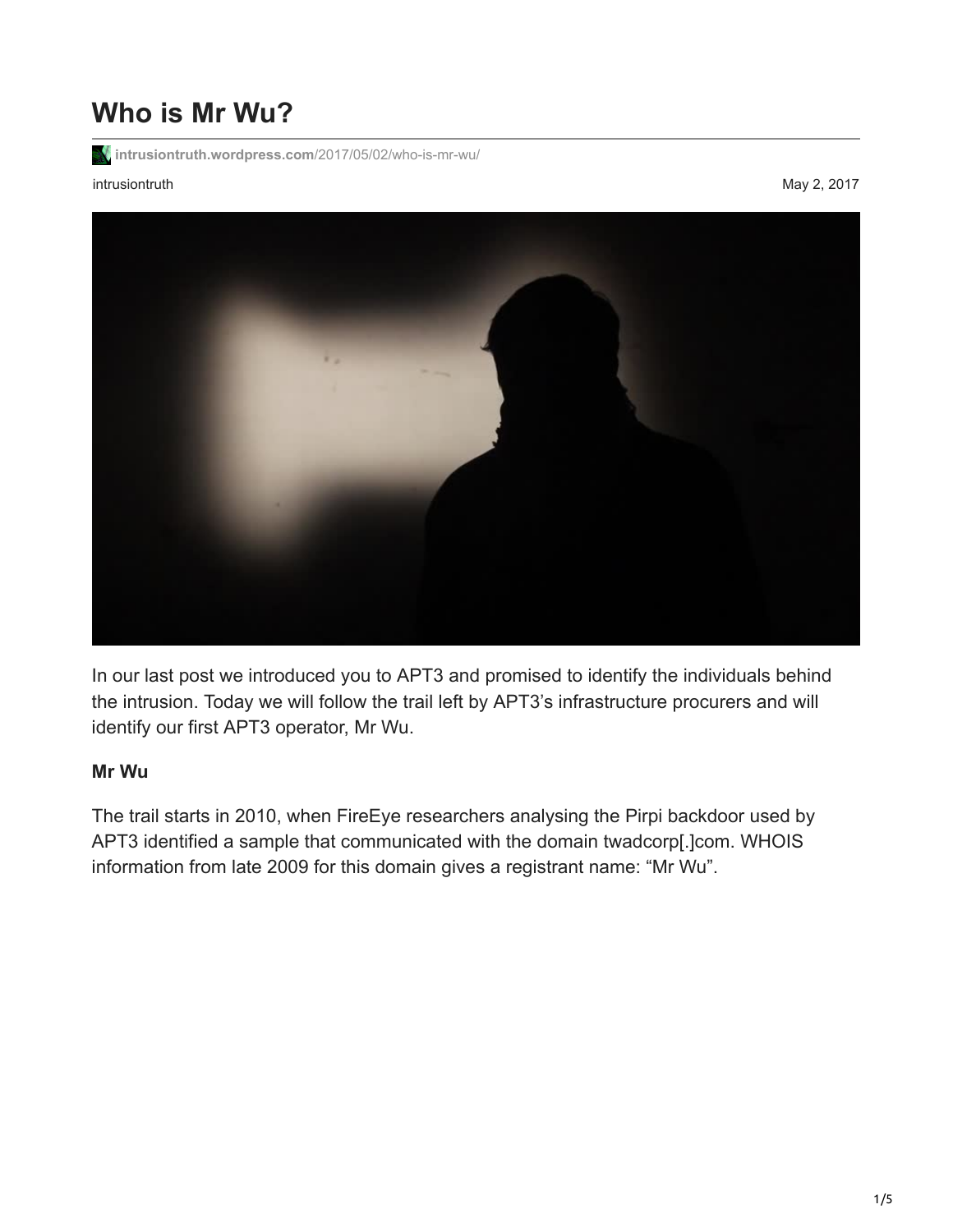```
Domain Name : twadcorp.com
Creation Date : 2009-12-07 15:45:19
Updated Date : 2009-12-07 15:45:19
Expiration Date: 2010-12-07 15:45:15
Registrant:
                                                                                  Historic
 Organization : Mr Wu
 Name : Mr Wu
           Sandaling Seijing China Caoyang route beijing bulind<br>Sandaling Seijing Seijing Seijing Seijing Seijing Seijing Seijing Seijing Seijing Seijing Seijing Seijing Seij
Address
 City
 Province/State : Beijing
 Country : CN<br>Postal Code : 101200
```
WHOIS data showing "Mr Wu" as registrant of twadcorp[.]comMr Wu is not a particularly unique name – in fact "Wu" is [the 9th most common surname in China.](https://en.wikipedia.org/wiki/Chinese_surname) But if we follow the trail ever further back in time we can also identify Mr Wu's given name.

### **From APT3 to mxmtmw**

To continue the investigation, we need to examine a second Pirpi sample, this time one that communicates with the domain grayflag[.]net. WHOIS information for the domain from 2009 gives the email address mxmtmw[at]gmail.com.

|                         | Domain Name           | ÷                        | grayflag.net                   |  |  |  |  |
|-------------------------|-----------------------|--------------------------|--------------------------------|--|--|--|--|
|                         | Creation Date         | <b>Contract Contract</b> | $2009 - 12 - 06$ $22:46:54$    |  |  |  |  |
|                         | Updated Date          | <b>Contract Contract</b> | $2009 - 12 - 0622:47:41$       |  |  |  |  |
|                         | Expiration Date:      |                          | $2010 - 12 - 06$ $22:46:50$    |  |  |  |  |
| Administrative Contact: |                       |                          |                                |  |  |  |  |
|                         | Name                  | ۰.                       | cai bing                       |  |  |  |  |
|                         | Organization :        |                          | cai bing                       |  |  |  |  |
|                         | Address               | a i                      | honghualu 130                  |  |  |  |  |
|                         | City                  |                          | hongan                         |  |  |  |  |
|                         | Province/State: hubei |                          |                                |  |  |  |  |
|                         | Country               | ÷                        | cn                             |  |  |  |  |
|                         | Postal Code           |                          | $\cdot$ 431500                 |  |  |  |  |
|                         |                       |                          | Phone Number : 86-021-51697771 |  |  |  |  |
|                         | Fax                   | t in                     | 86-021-51697771                |  |  |  |  |
|                         | Email                 | ŧ                        | mxmtmw@gmail.com               |  |  |  |  |

**Historic** 

WHOIS showing mxmtmw[at]gmail.com as a contact for grayflag[.]netTo confirm that we're [still on the trail of a Cyber actor, the e-mail address also appeared in an online advert in](http://bbs.tianya.cn/post-it-466928-1.shtml) Chinese for Trojan development.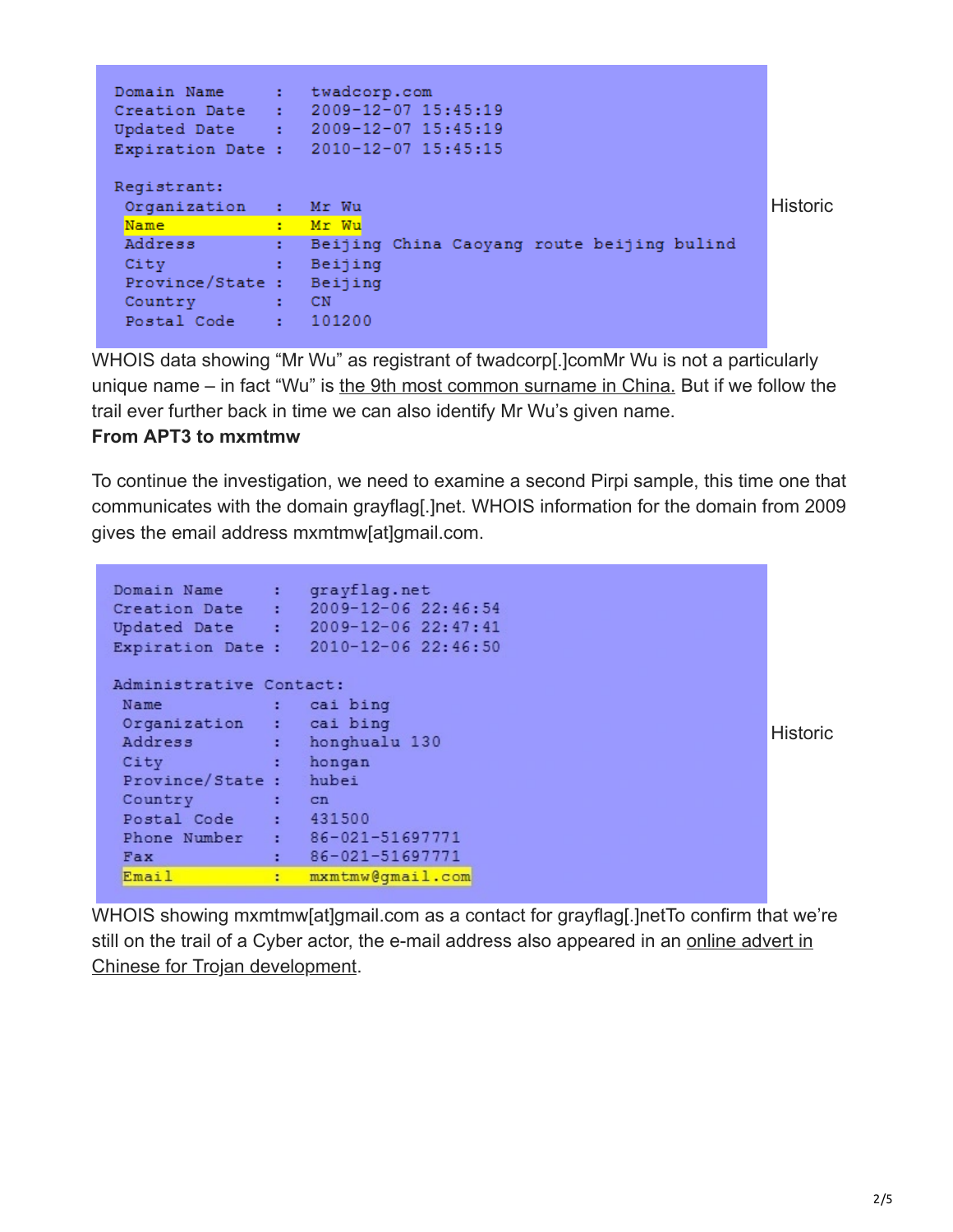|                          | 作者: 怪_马 时间: 2008-04-05 23:51:27 |                        |
|--------------------------|---------------------------------|------------------------|
| 专业木马程序编写。根据你的需要定制。       |                                 |                        |
| 有特殊要求祥谈。                 |                                 |                        |
| 专业 挂马 , 按照站点大小收取费用。      |                                 |                        |
| 联系mail: mxmtmw#gmail.com |                                 |                        |
| qq:598341952             |                                 |                        |
|                          |                                 | 举报   5楼   打赏   回夏   评论 |

Advert in Chinese offering development of customised Trojans

Luckily for us, the string "mxmtmw" is fairly unique online and has also appeared elsewhere, including in a group called Ph4nt0m in 2008, a year before the Mr Wu registration entry for [twadcorp\[.\]com above. In one of those posts the mxmtmw string was used as the username](https://groups.google.com/forum/#!topic/ph4nt0m/UrXQYhOQIDs) of a poster, part of whose email address is visible in the archives as wuyin…[at]gmail.com.



Google Group entry associating "mxmtmw" with wuyin…[at]gmail.comContinuing our journey back in time, a search on the wuyin partial email address reveals other posts related to the [same partial address. In one posting from 2007, the poster used a username more helpful to](https://groups.google.com/forum/#!msg/ph4nt0m/FG_3IIpRblY/gly3NnNUS2MJ) our cause: "wuyingzhuo". Might this be the same Mr Wu?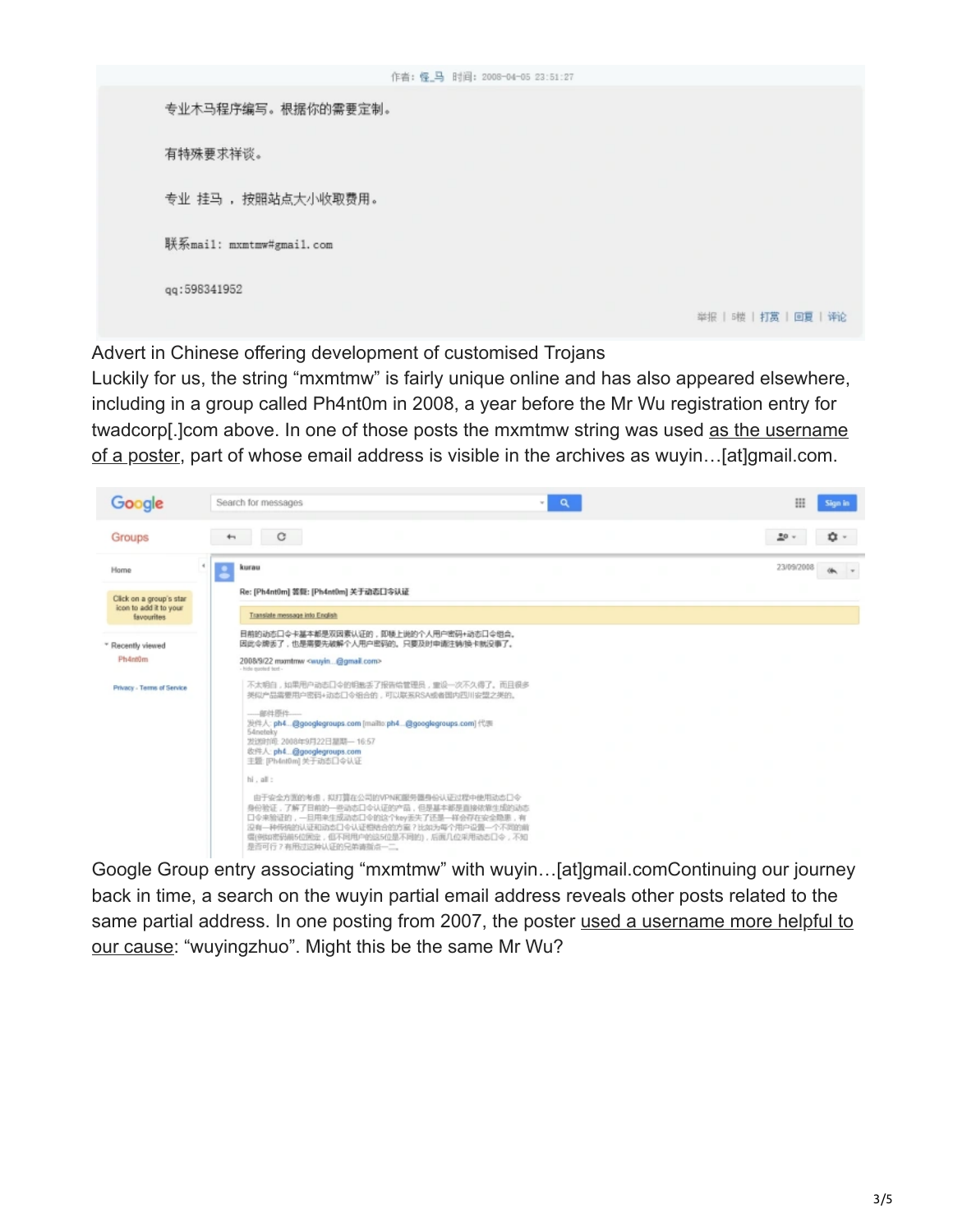

Google Group entry showing poster wuyin…[at]gmail.com using username wuyingzhuo**From mxmtmw to wyz5678**

Two further domain name records can be used to confirm Yingzhuo as Mr Wu's given name.

Returning to the mxmtmw e-mail address, it also briefly appeared in registration data in mid-2011 for the domain grayhat[.]cn. Another e-mail address that was associated with the same domain (it appeared both before and after mxmtmw in the data) is wyz5678[at]163.net. "wyz" possibly stands for "wuyingzhuo", the name we found in Google Groups.

| 2011-07-31                             |                                                                                                                                                                                                                                |
|----------------------------------------|--------------------------------------------------------------------------------------------------------------------------------------------------------------------------------------------------------------------------------|
| Domain Name                            | : grayhat.cn                                                                                                                                                                                                                   |
| Administrative Email: mxmtmw@qmail.com |                                                                                                                                                                                                                                |
| Name Server                            | and the state in and in the state of the state of the state of the state of the state of the state of the state of the state of the state of the state of the state of the state of the state of the state of the state of the |
| Name Server : ns2.dns.com.cn           |                                                                                                                                                                                                                                |
| Registration Date : 2007-03-14 22:27   |                                                                                                                                                                                                                                |
| Expiration Date : 2013-03-14 22:27     |                                                                                                                                                                                                                                |
|                                        |                                                                                                                                                                                                                                |
| 2011-03-16                             |                                                                                                                                                                                                                                |
| Domain Name                            | contract the contract of the contract of the contract of the contract of the contract of the contract of the contract of the contract of the contract of the contract of the contract of the contract of the contract of the c |
| Administrative Email: WYZ5678@163.NET  |                                                                                                                                                                                                                                |
| Name Server                            | : ns1.dns.com.cn                                                                                                                                                                                                               |
| Name Server                            | and the set of the set of the set of the set of the set of the set of the set of the set of the set of the set of the set of the set of the set of the set of the set of the set of the set of the set of the set of the set o |
| Registration Date : 2007-03-14 22:27   |                                                                                                                                                                                                                                |
| Expiration Date                        | $: 2012 - 03 - 1422:27$                                                                                                                                                                                                        |
|                                        |                                                                                                                                                                                                                                |

WHOIS showing relationship between mxmtmw and wyz5678

The wyz5678 e-mail address also appears in registration information for another domainname: ciscocorp[.]com which may lead us to a possible location for APT3.

## **Infrastructure in Guangdong, China**

DNS analysis of the ciscocorp domain shows that ssl3.ciscocorp[.]com previously resolved to IP address 59.42.254[.]195. That IP is owned by "guangdong guangxin tongxin fuwu you", which translates into English as the "Guangdong Guanxin Communications Services